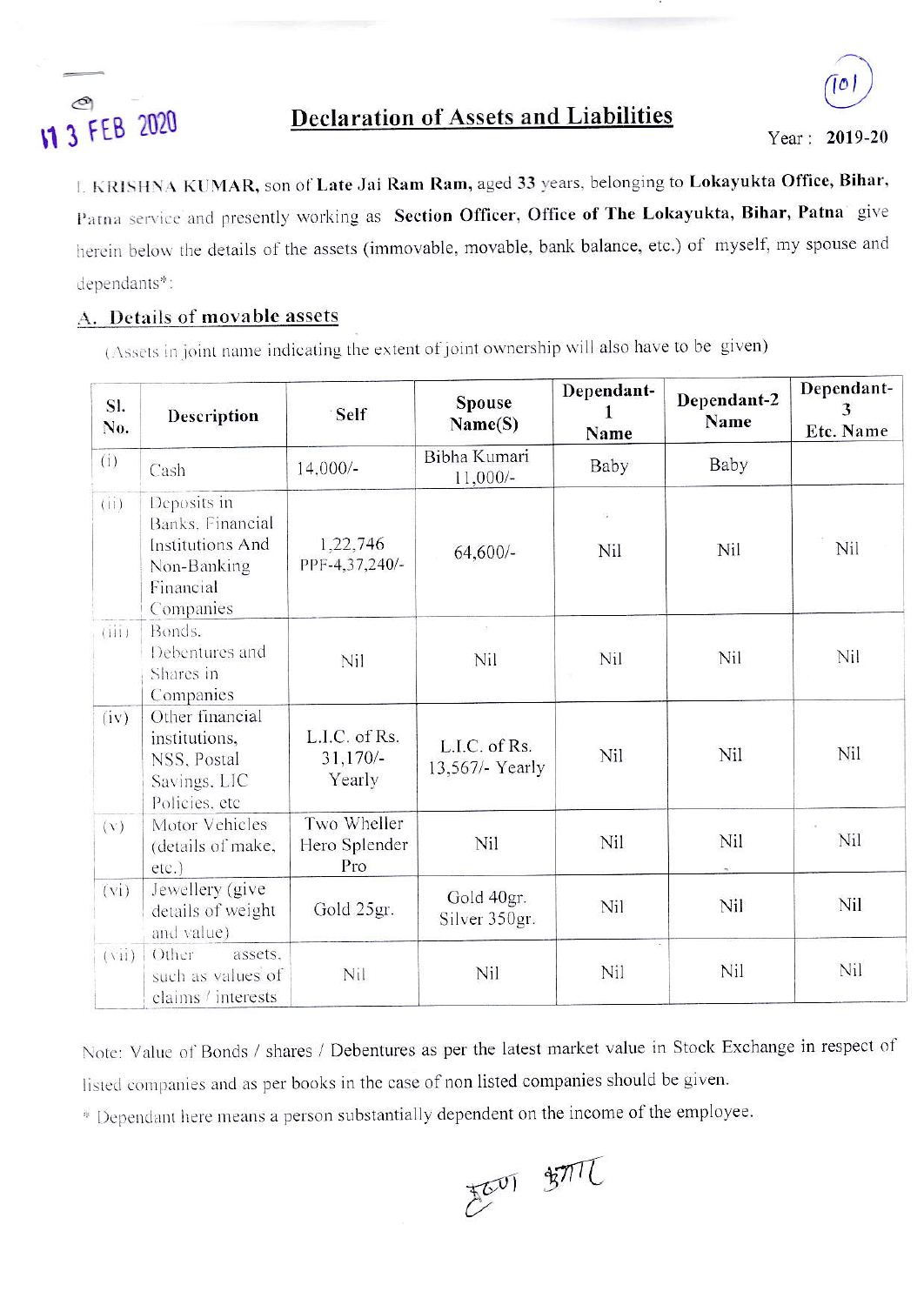## De ils of Immovable assets



[Note: Properties in joint ownership indicating the extent of joint ownership will also have to be indicatedl

| SI.<br>$N_{0}$ . | Description                                                                                                                                          | Self                | Spouse<br>Name(S)                                                                                  | Dependant-1<br>Name | Dependant-2<br>Name | Dependant-3<br>Etc. Name |
|------------------|------------------------------------------------------------------------------------------------------------------------------------------------------|---------------------|----------------------------------------------------------------------------------------------------|---------------------|---------------------|--------------------------|
| (i)              | Agricultural Land<br>- Location(s)<br>- Survey number(s)<br>- Extent (Total<br>measurement)<br>-Current market value                                 | Nil                 | Nil                                                                                                | Nil                 | Nil                 | Nil                      |
| (ii)             | Non-Agricultural Land<br>$-Location(s)$<br>- Survey number(s)<br>- Extent (Total<br>measurement)<br>-Current market value                            | Nil                 | Rustamabad<br>Kurkuri,<br>Phulwari<br>Sharif, Patna<br>15 Dhur, Khata<br>No. 109, Plot<br>No. 921. | Nil                 | Nil                 | Nil                      |
| (iii)            | Buildings (Commercial<br>and residential)<br>Location(s)<br>- Survey /door<br>number(s)<br>- Extent (Total<br>measurement)<br>- Current market value | Nil                 | Nil                                                                                                | Nil                 | Nil                 | Nil                      |
| (iv)             | Houses / Apartments,<br>$etc. - Location(s)$<br>- Survey /door<br>number(s)<br>- Extent (Total<br>measurement) -<br>Current market value             | Ancestral<br>House. | Nil                                                                                                | Nil                 | Nil                 | Nil                      |
| (1)              | Others (such as interest<br>in property)                                                                                                             | Nil                 | Nil                                                                                                | Nil                 | Nil                 | Nil                      |

(2) I give herein below the details of my liabilities /overdues to public financial institutions and government dues:-

[Note: Please give separate details for each item]

| SI.<br>No. | Description                                                                                | Name & address of Bank /<br>Financial Institutions(s) /<br>Department (s) | Amount<br>outstanding as<br>on 12-02-2020 |
|------------|--------------------------------------------------------------------------------------------|---------------------------------------------------------------------------|-------------------------------------------|
| (a)        | (i) Loans from Banks                                                                       | Rs.6,00,000/- Personal Loan From<br>S.B.I. Sinchai Bhavan, Patna          | 4,58,600                                  |
|            | (ii) Loans from financial institutions                                                     | Nil                                                                       | Nil                                       |
|            | (iii) Government Dues:<br>(a) dues to departments dealing with<br>government accommodation | Nil                                                                       | Nil                                       |
|            | (b) dues to departments dealing with<br>supply of water                                    | Nil                                                                       | Nil                                       |
|            | (c) dues to departments dealing with<br>supply of electricity                              | Nil                                                                       | Nil                                       |
|            |                                                                                            | AouT STIL                                                                 |                                           |